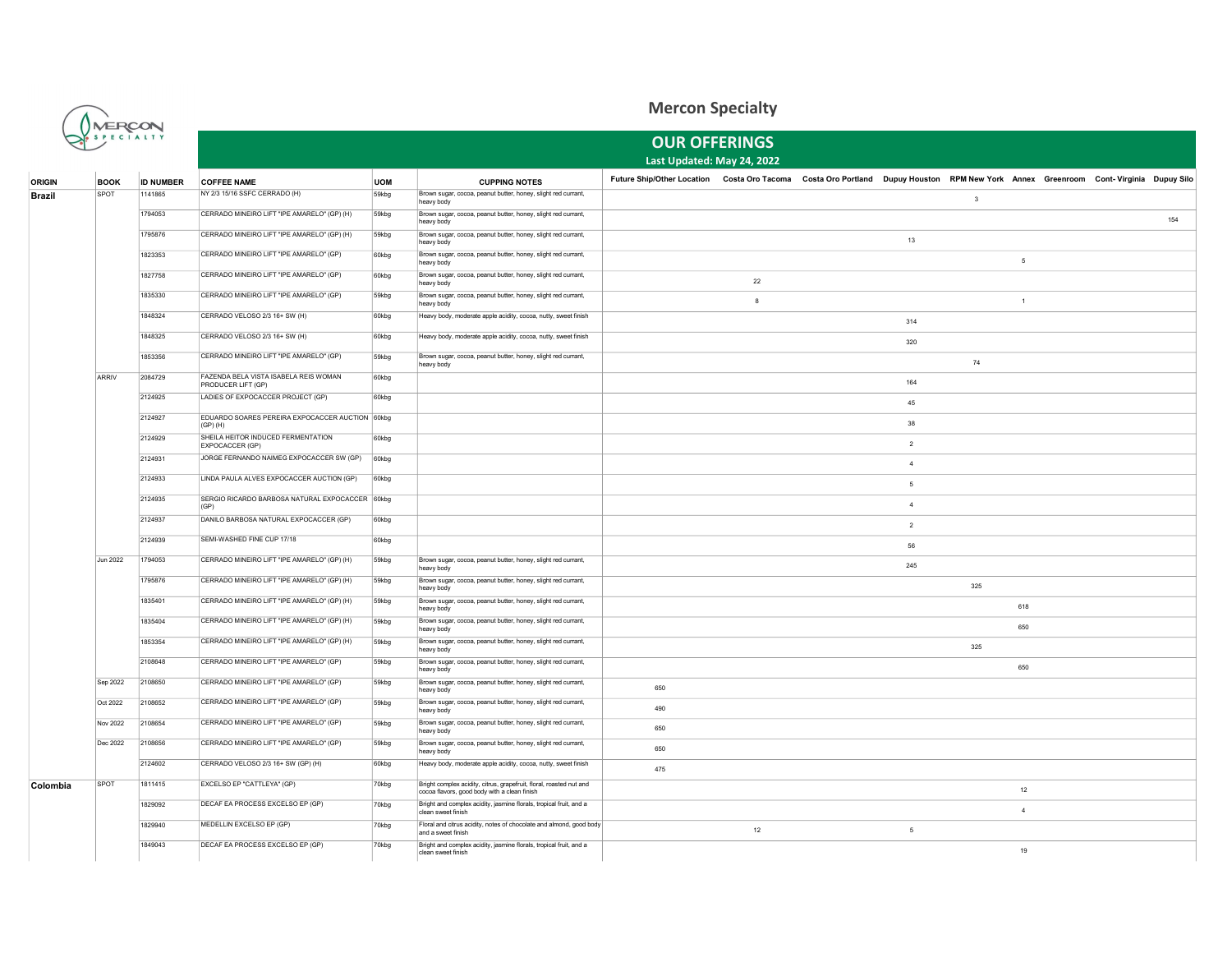| Colombia          | SPOT            | 1851011 | EXCELSO EP "CATTLEYA" (GP)                               | 70kbg    | Bright complex acidity, citrus, grapefruit, floral, roasted nut and<br>cocoa flavors, good body with a clean finish | $\overline{4}$                |
|-------------------|-----------------|---------|----------------------------------------------------------|----------|---------------------------------------------------------------------------------------------------------------------|-------------------------------|
|                   |                 | 1856539 | SWP DECAF EXCELSO EP (H)                                 | 70kbg    | Citrus acidity, good sweetness, good body, clean finish                                                             | 275                           |
|                   |                 | 1860473 | EXCELSO EP "CATTLEYA" (GP)                               | $70k$ bg | Bright complex acidity, citrus, grapefruit, floral, roasted nut and<br>cocoa flavors, good body with a clean finish | $\overline{2}$                |
|                   |                 | 1863252 | MEDELLIN EXCELSO EP (GP) (H)                             | 70kbg    | Floral and citrus acidity, notes of chocolate and almond, good body<br>and a sweet finish                           | $\overline{2}$                |
|                   |                 | 1957015 | MEDELLIN EXCELSO EP (GP) (H)                             | 70kbg    | Floral and citrus acidity, notes of chocolate and almond, good body<br>and a sweet finish                           | $\mathbf{3}$                  |
|                   |                 | 1957478 | MEDELLIN SUPREMO EP (GP) (H)                             | 70kbg    | Complex floral, grape and melon, honey sweetness, good body,<br>complex finish                                      | 50                            |
|                   |                 | 1964159 | EXCELSO EP 10 (H)                                        | 70kbg    | Citrus acidity, good sweetness, good body, clean finish                                                             | 88                            |
|                   | <b>ARRIV</b>    | 2087405 | EXCELSO EP ORGANIC SIERRA NEVADA                         | 70kbg    | Citrus acidity, good sweetness, good body, clean finish                                                             | 70                            |
|                   | AFLT            | 2122660 | DECAF EA PROCESS EXCELSO EP (GP)                         | 70kbg    | Bright and complex acidity, jasmine florals, tropical fruit, and a<br>clean sweet finish                            | 220                           |
|                   | <b>Jul 2022</b> | 2153332 | NARINO EXCELSO EP (GP)                                   | 70kbg    | Round mild acidity, good body, good sweetness                                                                       | $94\,$                        |
|                   |                 | 2154233 | EXCELSO EP "CATTLEYA" (GP) (H)                           | 70kbg    | Bright complex acidity, citrus, grapefruit, floral, roasted nut and<br>cocoa flavors, good body with a clean finish | 275                           |
|                   | <b>Jun 2022</b> | 2133726 | MEDELLIN EXCELSO EP (GP)                                 | 70kbg    | Floral and citrus acidity, notes of chocolate and almond, good body<br>and a sweet finish                           | 92                            |
|                   |                 | 2133728 | EXCELSO EP "CATTLEYA" (GP)                               | 70kbg    | Bright complex acidity, citrus, grapefruit, floral, roasted nut and<br>cocoa flavors, good body with a clean finish | 111                           |
|                   |                 | 2133729 | DECAF EA PROCESS EXCELSO EP (GP)                         | 70kbg    | Bright and complex acidity, jasmine florals, tropical fruit, and a<br>clean sweet finish                            | 50                            |
|                   |                 | 2150860 | EXCELSO EP "CATTLEYA" (GP) (H)                           | 70kbg    | Bright complex acidity, citrus, grapefruit, floral, roasted nut and<br>cocoa flavors, good body with a clean finish | 550                           |
|                   |                 | 2154221 | EXCELSO EP "CATTLEYA" (GP) (H)                           | 70kbg    | Bright complex acidity, citrus, grapefruit, floral, roasted nut and<br>cocoa flavors, good body with a clean finish | 275                           |
|                   |                 | 2155722 | VALLE DE CAUCA WOMEN PRODUCED                            | 70kbg    |                                                                                                                     | 55                            |
|                   |                 | 2155724 | CALDAS EXCELSO EP (GP) (H)                               | 70kbg    |                                                                                                                     | 110                           |
|                   |                 | 2155728 | HUILA EXCELSO EP (GP) (H)                                | 70kbg    |                                                                                                                     | 110                           |
| <b>Costa Rica</b> | SPOT            | 1918750 | VOLCANIC TREASURES SHB EP (GP) (H)                       | 69kbg    | Moderate acidity and body, clean, sweet, balanced                                                                   | $20\degree$<br>101            |
| Ethiopia          | SPOT            | 1557720 | SIDAMO NATURAL GRADE 4                                   | 60kbg    |                                                                                                                     | $\overline{2}$                |
|                   |                 | 1732661 | SIDAMO GR2 ALMAZ WASHED (GP)                             | 60kbg    | Very bright, lemon and apricot, jasmine, honey sweetness                                                            | $\overline{2}$                |
|                   |                 | 1795940 | GUJI GRADE 1 NATURAL (GP)                                | 60kbg    | Very complex citrus and stone fruit, floral jasmine, red berry, good<br>body                                        | 40                            |
|                   |                 | 1795942 | SIDAMO GR2 ALMAZ WASHED (GP)                             | 60kbg    | Very bright, lemon and apricot, jasmine, honey sweetness                                                            | $\overline{2}$                |
|                   |                 | 1795943 | YIRGACHEFFE GR1 KIPIE DUBITU NATURAL ML (GP)             | $60k$ bg | Very complex, lemon and stone fruit, tropical fruit, floral and<br>perfumey, juicy body, lingering finish           | $\overline{1}$                |
|                   | <b>ARRIV</b>    | 1905580 | SIDAMO GR2 WASHED (GP) (H)                               | 60kbg    | Very bright, lemon and apricot, jasmine, honey sweetness                                                            | 320                           |
|                   | AFLT            | 2114440 | SIDAMO HAMAMO GR2 WASHED (GP)                            | 60kbg    | Bright complex and floral, lemony, cocoa, eucalyptus                                                                | 637                           |
|                   | <b>Jun 2022</b> | 2099846 | YIRGACHEFFE GEDEB GR2 WASHED (GP)                        | 60kbg    |                                                                                                                     | 597                           |
|                   |                 | 2131993 | GUJI ALAKA GR1 NATURAL (GP)                              | 60kbg    |                                                                                                                     | 160                           |
|                   |                 | 2131994 | YIRGACHEFFE KONGA GR1 NATURAL (GP)                       | 60kbg    |                                                                                                                     | 160                           |
|                   |                 | 2140188 | GUJI HAMBELA WAMENA GR3 NATURAL                          | 60kbg    |                                                                                                                     | 320                           |
| Guatemala         | SPOT            | 2031759 | HUEHUETENANGO VALLE VISTA LIFT (GP) (H)                  | 69kbg    | Floral, bright, lemony, clean and sweet, nice acidity and complexity                                                | 30<br>$\overline{4}$          |
|                   |                 | 2031760 | HUEHUETENANGO LIFT WOMAN PRODUCED ALDEA<br>Q'OM (GP) (H) | 69kbg    | Tropical fruit, hibiscus, lemony and clean, complex, tart                                                           | $\overline{2}$                |
|                   |                 | 2050890 | SANTA PALENCIA LIFT (H)                                  | 69kbg    | Clean and balanced with chocolate and light citrus fruits, balanced<br>finish                                       | 71<br>6                       |
|                   |                 | 2050896 | AVE DE PARAISO SHB LIFT (GP) (H)                         | 69kbg    | balanced dark chocolate, floral, apple and citrus acidity, juicy body                                               | 184                           |
|                   |                 | 2050897 | HUEHUETENANGO VALLE VISTA LIFT (GP) (H)                  | 69kbg    | Floral, bright, lemony, clean and sweet, nice acidity and complexity                                                | $\mathbf{3}$                  |
|                   |                 | 2078300 | SANTA PALENCIA LIFT (GP) (H)                             | 69kbg    | Clean and balanced with chocolate and light citrus fruits, balanced                                                 | $\overline{\mathbf{3}}$<br>75 |
|                   |                 | 2078302 | HUEHUETENANGO LIFT WOMAN PRODUCED ALDEA<br>Q'OM (GP) (H) | 69kbg    | Tropical fruit, hibiscus, lemony and clean, complex, tart                                                           | 70                            |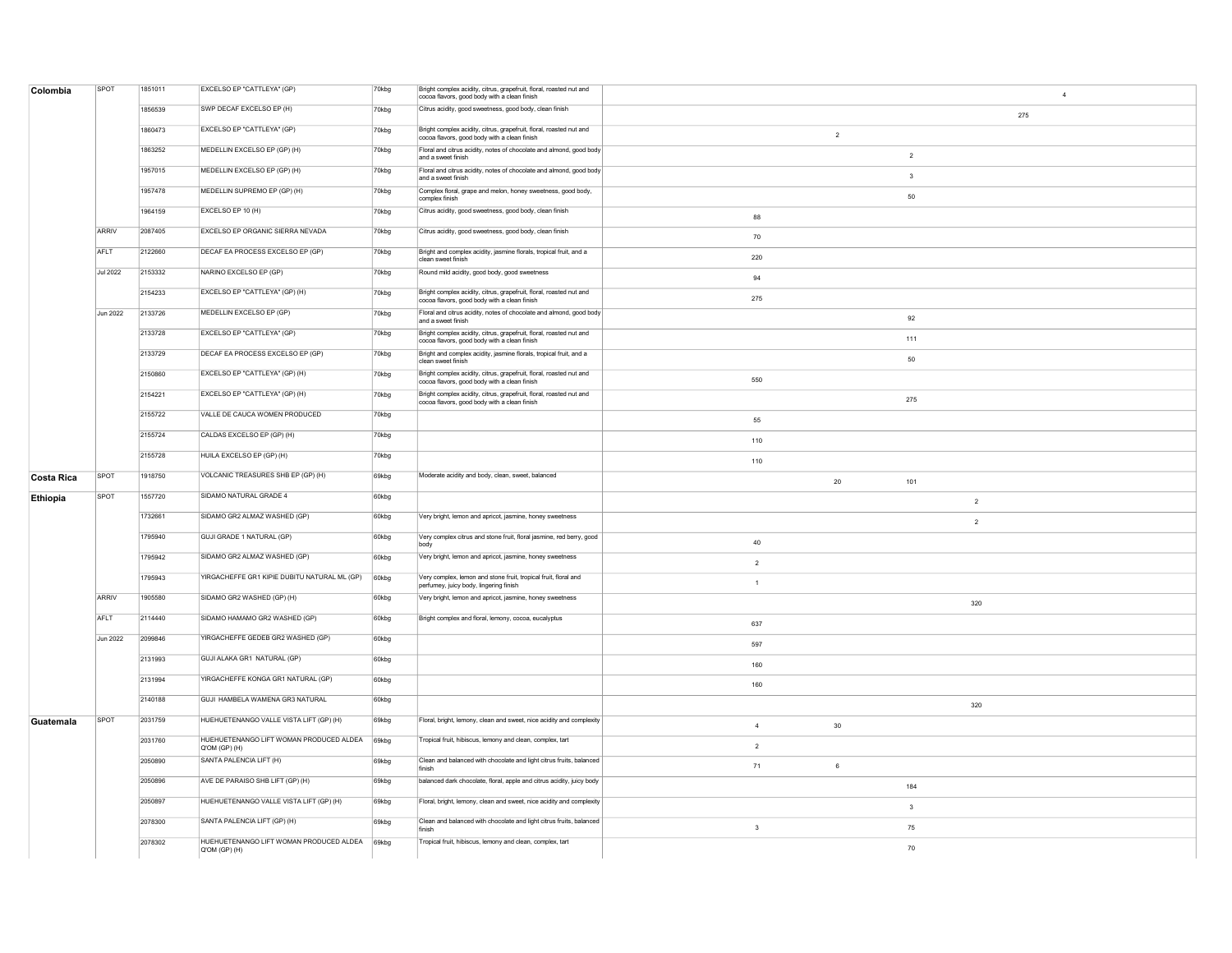| ARRIV<br>Jun 2022 | 2095098<br>2131628<br>2095064 | HUEHUETENANGO VALLE VISTA LIFT (GP) (H)<br>HUEHUETENANGO VALLE VISTA LIFT (GP)                                                                                    | 69kbg                                                                                                                                                                                                                                                                                                                                                                                                                                                                                                                                                                      | Floral, bright, lemony, clean and sweet, nice acidity and complexity                                                                                                                                                                                                                                | 500                                                                                                                                                                                                                                                                                                                                                                                                                                                                                                                                                                                                                                                                                                                                                                                                                                                                                                                                                                                                                                                                                                                                                                                                                                                                                                                                                                                                                                                                                                                                                                                                                                                                                                                                                                                            |
|-------------------|-------------------------------|-------------------------------------------------------------------------------------------------------------------------------------------------------------------|----------------------------------------------------------------------------------------------------------------------------------------------------------------------------------------------------------------------------------------------------------------------------------------------------------------------------------------------------------------------------------------------------------------------------------------------------------------------------------------------------------------------------------------------------------------------------|-----------------------------------------------------------------------------------------------------------------------------------------------------------------------------------------------------------------------------------------------------------------------------------------------------|------------------------------------------------------------------------------------------------------------------------------------------------------------------------------------------------------------------------------------------------------------------------------------------------------------------------------------------------------------------------------------------------------------------------------------------------------------------------------------------------------------------------------------------------------------------------------------------------------------------------------------------------------------------------------------------------------------------------------------------------------------------------------------------------------------------------------------------------------------------------------------------------------------------------------------------------------------------------------------------------------------------------------------------------------------------------------------------------------------------------------------------------------------------------------------------------------------------------------------------------------------------------------------------------------------------------------------------------------------------------------------------------------------------------------------------------------------------------------------------------------------------------------------------------------------------------------------------------------------------------------------------------------------------------------------------------------------------------------------------------------------------------------------------------|
|                   |                               |                                                                                                                                                                   |                                                                                                                                                                                                                                                                                                                                                                                                                                                                                                                                                                            |                                                                                                                                                                                                                                                                                                     |                                                                                                                                                                                                                                                                                                                                                                                                                                                                                                                                                                                                                                                                                                                                                                                                                                                                                                                                                                                                                                                                                                                                                                                                                                                                                                                                                                                                                                                                                                                                                                                                                                                                                                                                                                                                |
|                   |                               |                                                                                                                                                                   | 69kbg                                                                                                                                                                                                                                                                                                                                                                                                                                                                                                                                                                      | Floral, bright, lemony, clean and sweet, nice acidity and complexity                                                                                                                                                                                                                                | 550                                                                                                                                                                                                                                                                                                                                                                                                                                                                                                                                                                                                                                                                                                                                                                                                                                                                                                                                                                                                                                                                                                                                                                                                                                                                                                                                                                                                                                                                                                                                                                                                                                                                                                                                                                                            |
|                   |                               | SHB ST PALENCIA JALAPA LIFT (GP) (H)                                                                                                                              | 69kbg                                                                                                                                                                                                                                                                                                                                                                                                                                                                                                                                                                      | Bright floral, orange, grapefruit, cocoa, grapefruit finish                                                                                                                                                                                                                                         |                                                                                                                                                                                                                                                                                                                                                                                                                                                                                                                                                                                                                                                                                                                                                                                                                                                                                                                                                                                                                                                                                                                                                                                                                                                                                                                                                                                                                                                                                                                                                                                                                                                                                                                                                                                                |
|                   | 2095065                       | LINDA VISTA BLACK HONEY ML (GP)                                                                                                                                   |                                                                                                                                                                                                                                                                                                                                                                                                                                                                                                                                                                            |                                                                                                                                                                                                                                                                                                     | 37                                                                                                                                                                                                                                                                                                                                                                                                                                                                                                                                                                                                                                                                                                                                                                                                                                                                                                                                                                                                                                                                                                                                                                                                                                                                                                                                                                                                                                                                                                                                                                                                                                                                                                                                                                                             |
|                   |                               |                                                                                                                                                                   | 69kbg                                                                                                                                                                                                                                                                                                                                                                                                                                                                                                                                                                      | full body, round sweet acidity, fresh tropical fruit notes and soft<br>chocolate                                                                                                                                                                                                                    | 41                                                                                                                                                                                                                                                                                                                                                                                                                                                                                                                                                                                                                                                                                                                                                                                                                                                                                                                                                                                                                                                                                                                                                                                                                                                                                                                                                                                                                                                                                                                                                                                                                                                                                                                                                                                             |
|                   | 2131638                       | SANTA PALENCIA LIFT (GP)                                                                                                                                          | 69kbg                                                                                                                                                                                                                                                                                                                                                                                                                                                                                                                                                                      | Clean and balanced with chocolate and light citrus fruits, balanced<br>finish                                                                                                                                                                                                                       | 275                                                                                                                                                                                                                                                                                                                                                                                                                                                                                                                                                                                                                                                                                                                                                                                                                                                                                                                                                                                                                                                                                                                                                                                                                                                                                                                                                                                                                                                                                                                                                                                                                                                                                                                                                                                            |
|                   | 2139560                       | SANTA PALENCIA LIFT (GP)                                                                                                                                          | 69kbg                                                                                                                                                                                                                                                                                                                                                                                                                                                                                                                                                                      | Clean and balanced with chocolate and light citrus fruits, balanced<br>finish                                                                                                                                                                                                                       | 230                                                                                                                                                                                                                                                                                                                                                                                                                                                                                                                                                                                                                                                                                                                                                                                                                                                                                                                                                                                                                                                                                                                                                                                                                                                                                                                                                                                                                                                                                                                                                                                                                                                                                                                                                                                            |
|                   |                               |                                                                                                                                                                   |                                                                                                                                                                                                                                                                                                                                                                                                                                                                                                                                                                            | sweetness                                                                                                                                                                                                                                                                                           | 45                                                                                                                                                                                                                                                                                                                                                                                                                                                                                                                                                                                                                                                                                                                                                                                                                                                                                                                                                                                                                                                                                                                                                                                                                                                                                                                                                                                                                                                                                                                                                                                                                                                                                                                                                                                             |
|                   |                               | AVE DE PARAISO SHB LIFT (GP) (H)                                                                                                                                  |                                                                                                                                                                                                                                                                                                                                                                                                                                                                                                                                                                            |                                                                                                                                                                                                                                                                                                     | 550                                                                                                                                                                                                                                                                                                                                                                                                                                                                                                                                                                                                                                                                                                                                                                                                                                                                                                                                                                                                                                                                                                                                                                                                                                                                                                                                                                                                                                                                                                                                                                                                                                                                                                                                                                                            |
|                   | 2146214                       | HUEHUETENANGO VALLE VISTA LIFT (GP) (H)                                                                                                                           | 69kbg                                                                                                                                                                                                                                                                                                                                                                                                                                                                                                                                                                      |                                                                                                                                                                                                                                                                                                     | 275                                                                                                                                                                                                                                                                                                                                                                                                                                                                                                                                                                                                                                                                                                                                                                                                                                                                                                                                                                                                                                                                                                                                                                                                                                                                                                                                                                                                                                                                                                                                                                                                                                                                                                                                                                                            |
|                   | 2155292                       |                                                                                                                                                                   |                                                                                                                                                                                                                                                                                                                                                                                                                                                                                                                                                                            |                                                                                                                                                                                                                                                                                                     | 275                                                                                                                                                                                                                                                                                                                                                                                                                                                                                                                                                                                                                                                                                                                                                                                                                                                                                                                                                                                                                                                                                                                                                                                                                                                                                                                                                                                                                                                                                                                                                                                                                                                                                                                                                                                            |
| SPOT              | 1145388                       |                                                                                                                                                                   |                                                                                                                                                                                                                                                                                                                                                                                                                                                                                                                                                                            |                                                                                                                                                                                                                                                                                                     | $\overline{1}$                                                                                                                                                                                                                                                                                                                                                                                                                                                                                                                                                                                                                                                                                                                                                                                                                                                                                                                                                                                                                                                                                                                                                                                                                                                                                                                                                                                                                                                                                                                                                                                                                                                                                                                                                                                 |
|                   | 1753501                       |                                                                                                                                                                   |                                                                                                                                                                                                                                                                                                                                                                                                                                                                                                                                                                            |                                                                                                                                                                                                                                                                                                     | 6                                                                                                                                                                                                                                                                                                                                                                                                                                                                                                                                                                                                                                                                                                                                                                                                                                                                                                                                                                                                                                                                                                                                                                                                                                                                                                                                                                                                                                                                                                                                                                                                                                                                                                                                                                                              |
|                   | 1813238                       | FINCA EL CACHIMBON PORFIRIO LOPEZ NATURAL                                                                                                                         |                                                                                                                                                                                                                                                                                                                                                                                                                                                                                                                                                                            |                                                                                                                                                                                                                                                                                                     | 50<br>$9\,$                                                                                                                                                                                                                                                                                                                                                                                                                                                                                                                                                                                                                                                                                                                                                                                                                                                                                                                                                                                                                                                                                                                                                                                                                                                                                                                                                                                                                                                                                                                                                                                                                                                                                                                                                                                    |
|                   | 1813243                       | GUINOPE LIFT CLUSTER ANAEROBIC ML (GP)                                                                                                                            | 69kbg                                                                                                                                                                                                                                                                                                                                                                                                                                                                                                                                                                      |                                                                                                                                                                                                                                                                                                     | 20                                                                                                                                                                                                                                                                                                                                                                                                                                                                                                                                                                                                                                                                                                                                                                                                                                                                                                                                                                                                                                                                                                                                                                                                                                                                                                                                                                                                                                                                                                                                                                                                                                                                                                                                                                                             |
|                   | 2099551                       |                                                                                                                                                                   | 69kbg                                                                                                                                                                                                                                                                                                                                                                                                                                                                                                                                                                      |                                                                                                                                                                                                                                                                                                     | 97                                                                                                                                                                                                                                                                                                                                                                                                                                                                                                                                                                                                                                                                                                                                                                                                                                                                                                                                                                                                                                                                                                                                                                                                                                                                                                                                                                                                                                                                                                                                                                                                                                                                                                                                                                                             |
|                   | 2099552                       | SHG EP ORGANIC                                                                                                                                                    | 69kbg                                                                                                                                                                                                                                                                                                                                                                                                                                                                                                                                                                      |                                                                                                                                                                                                                                                                                                     | 275                                                                                                                                                                                                                                                                                                                                                                                                                                                                                                                                                                                                                                                                                                                                                                                                                                                                                                                                                                                                                                                                                                                                                                                                                                                                                                                                                                                                                                                                                                                                                                                                                                                                                                                                                                                            |
| ARRIV             |                               |                                                                                                                                                                   |                                                                                                                                                                                                                                                                                                                                                                                                                                                                                                                                                                            |                                                                                                                                                                                                                                                                                                     |                                                                                                                                                                                                                                                                                                                                                                                                                                                                                                                                                                                                                                                                                                                                                                                                                                                                                                                                                                                                                                                                                                                                                                                                                                                                                                                                                                                                                                                                                                                                                                                                                                                                                                                                                                                                |
|                   |                               |                                                                                                                                                                   |                                                                                                                                                                                                                                                                                                                                                                                                                                                                                                                                                                            |                                                                                                                                                                                                                                                                                                     | 75                                                                                                                                                                                                                                                                                                                                                                                                                                                                                                                                                                                                                                                                                                                                                                                                                                                                                                                                                                                                                                                                                                                                                                                                                                                                                                                                                                                                                                                                                                                                                                                                                                                                                                                                                                                             |
|                   |                               |                                                                                                                                                                   |                                                                                                                                                                                                                                                                                                                                                                                                                                                                                                                                                                            |                                                                                                                                                                                                                                                                                                     | 50                                                                                                                                                                                                                                                                                                                                                                                                                                                                                                                                                                                                                                                                                                                                                                                                                                                                                                                                                                                                                                                                                                                                                                                                                                                                                                                                                                                                                                                                                                                                                                                                                                                                                                                                                                                             |
|                   |                               |                                                                                                                                                                   |                                                                                                                                                                                                                                                                                                                                                                                                                                                                                                                                                                            |                                                                                                                                                                                                                                                                                                     | 65                                                                                                                                                                                                                                                                                                                                                                                                                                                                                                                                                                                                                                                                                                                                                                                                                                                                                                                                                                                                                                                                                                                                                                                                                                                                                                                                                                                                                                                                                                                                                                                                                                                                                                                                                                                             |
|                   |                               |                                                                                                                                                                   |                                                                                                                                                                                                                                                                                                                                                                                                                                                                                                                                                                            |                                                                                                                                                                                                                                                                                                     | 15                                                                                                                                                                                                                                                                                                                                                                                                                                                                                                                                                                                                                                                                                                                                                                                                                                                                                                                                                                                                                                                                                                                                                                                                                                                                                                                                                                                                                                                                                                                                                                                                                                                                                                                                                                                             |
|                   |                               |                                                                                                                                                                   |                                                                                                                                                                                                                                                                                                                                                                                                                                                                                                                                                                            |                                                                                                                                                                                                                                                                                                     | 26                                                                                                                                                                                                                                                                                                                                                                                                                                                                                                                                                                                                                                                                                                                                                                                                                                                                                                                                                                                                                                                                                                                                                                                                                                                                                                                                                                                                                                                                                                                                                                                                                                                                                                                                                                                             |
|                   |                               |                                                                                                                                                                   |                                                                                                                                                                                                                                                                                                                                                                                                                                                                                                                                                                            |                                                                                                                                                                                                                                                                                                     | 550                                                                                                                                                                                                                                                                                                                                                                                                                                                                                                                                                                                                                                                                                                                                                                                                                                                                                                                                                                                                                                                                                                                                                                                                                                                                                                                                                                                                                                                                                                                                                                                                                                                                                                                                                                                            |
| SPOT              |                               |                                                                                                                                                                   |                                                                                                                                                                                                                                                                                                                                                                                                                                                                                                                                                                            |                                                                                                                                                                                                                                                                                                     | 10                                                                                                                                                                                                                                                                                                                                                                                                                                                                                                                                                                                                                                                                                                                                                                                                                                                                                                                                                                                                                                                                                                                                                                                                                                                                                                                                                                                                                                                                                                                                                                                                                                                                                                                                                                                             |
| SPOT              | 1177689                       | SULAWESI TORAJA TP RESERVE (GP)                                                                                                                                   | 60kbg                                                                                                                                                                                                                                                                                                                                                                                                                                                                                                                                                                      |                                                                                                                                                                                                                                                                                                     | 57                                                                                                                                                                                                                                                                                                                                                                                                                                                                                                                                                                                                                                                                                                                                                                                                                                                                                                                                                                                                                                                                                                                                                                                                                                                                                                                                                                                                                                                                                                                                                                                                                                                                                                                                                                                             |
|                   | 1829591                       | SUMATRA LINTONG TRIPLE PICKED                                                                                                                                     |                                                                                                                                                                                                                                                                                                                                                                                                                                                                                                                                                                            |                                                                                                                                                                                                                                                                                                     | 132<br>24                                                                                                                                                                                                                                                                                                                                                                                                                                                                                                                                                                                                                                                                                                                                                                                                                                                                                                                                                                                                                                                                                                                                                                                                                                                                                                                                                                                                                                                                                                                                                                                                                                                                                                                                                                                      |
|                   | 1831780                       | SUMATRA MANDHELING DP GRADE 1 (H)                                                                                                                                 |                                                                                                                                                                                                                                                                                                                                                                                                                                                                                                                                                                            |                                                                                                                                                                                                                                                                                                     | 83                                                                                                                                                                                                                                                                                                                                                                                                                                                                                                                                                                                                                                                                                                                                                                                                                                                                                                                                                                                                                                                                                                                                                                                                                                                                                                                                                                                                                                                                                                                                                                                                                                                                                                                                                                                             |
|                   | 1849670                       | SUMATRA MANDHELING DP GRADE 1                                                                                                                                     |                                                                                                                                                                                                                                                                                                                                                                                                                                                                                                                                                                            |                                                                                                                                                                                                                                                                                                     | 30                                                                                                                                                                                                                                                                                                                                                                                                                                                                                                                                                                                                                                                                                                                                                                                                                                                                                                                                                                                                                                                                                                                                                                                                                                                                                                                                                                                                                                                                                                                                                                                                                                                                                                                                                                                             |
|                   | 1908761                       | SUMATRA MANDHELING DP GRADE 1 (H)                                                                                                                                 |                                                                                                                                                                                                                                                                                                                                                                                                                                                                                                                                                                            |                                                                                                                                                                                                                                                                                                     | 320                                                                                                                                                                                                                                                                                                                                                                                                                                                                                                                                                                                                                                                                                                                                                                                                                                                                                                                                                                                                                                                                                                                                                                                                                                                                                                                                                                                                                                                                                                                                                                                                                                                                                                                                                                                            |
|                   | 2095700                       | ORGANIC SUMATRA ACEH GRADE 1 TP (GP)                                                                                                                              | 60kbg                                                                                                                                                                                                                                                                                                                                                                                                                                                                                                                                                                      |                                                                                                                                                                                                                                                                                                     | 316                                                                                                                                                                                                                                                                                                                                                                                                                                                                                                                                                                                                                                                                                                                                                                                                                                                                                                                                                                                                                                                                                                                                                                                                                                                                                                                                                                                                                                                                                                                                                                                                                                                                                                                                                                                            |
| Jun 2022          |                               |                                                                                                                                                                   |                                                                                                                                                                                                                                                                                                                                                                                                                                                                                                                                                                            |                                                                                                                                                                                                                                                                                                     |                                                                                                                                                                                                                                                                                                                                                                                                                                                                                                                                                                                                                                                                                                                                                                                                                                                                                                                                                                                                                                                                                                                                                                                                                                                                                                                                                                                                                                                                                                                                                                                                                                                                                                                                                                                                |
|                   | 2109069                       |                                                                                                                                                                   | 60kbg                                                                                                                                                                                                                                                                                                                                                                                                                                                                                                                                                                      |                                                                                                                                                                                                                                                                                                     | 320                                                                                                                                                                                                                                                                                                                                                                                                                                                                                                                                                                                                                                                                                                                                                                                                                                                                                                                                                                                                                                                                                                                                                                                                                                                                                                                                                                                                                                                                                                                                                                                                                                                                                                                                                                                            |
|                   |                               |                                                                                                                                                                   |                                                                                                                                                                                                                                                                                                                                                                                                                                                                                                                                                                            |                                                                                                                                                                                                                                                                                                     | 320                                                                                                                                                                                                                                                                                                                                                                                                                                                                                                                                                                                                                                                                                                                                                                                                                                                                                                                                                                                                                                                                                                                                                                                                                                                                                                                                                                                                                                                                                                                                                                                                                                                                                                                                                                                            |
|                   |                               |                                                                                                                                                                   |                                                                                                                                                                                                                                                                                                                                                                                                                                                                                                                                                                            |                                                                                                                                                                                                                                                                                                     | 320                                                                                                                                                                                                                                                                                                                                                                                                                                                                                                                                                                                                                                                                                                                                                                                                                                                                                                                                                                                                                                                                                                                                                                                                                                                                                                                                                                                                                                                                                                                                                                                                                                                                                                                                                                                            |
|                   |                               |                                                                                                                                                                   |                                                                                                                                                                                                                                                                                                                                                                                                                                                                                                                                                                            |                                                                                                                                                                                                                                                                                                     | 120                                                                                                                                                                                                                                                                                                                                                                                                                                                                                                                                                                                                                                                                                                                                                                                                                                                                                                                                                                                                                                                                                                                                                                                                                                                                                                                                                                                                                                                                                                                                                                                                                                                                                                                                                                                            |
|                   |                               |                                                                                                                                                                   |                                                                                                                                                                                                                                                                                                                                                                                                                                                                                                                                                                            |                                                                                                                                                                                                                                                                                                     | 55                                                                                                                                                                                                                                                                                                                                                                                                                                                                                                                                                                                                                                                                                                                                                                                                                                                                                                                                                                                                                                                                                                                                                                                                                                                                                                                                                                                                                                                                                                                                                                                                                                                                                                                                                                                             |
|                   |                               | GACHATHA AA MICROLOT (GP)                                                                                                                                         |                                                                                                                                                                                                                                                                                                                                                                                                                                                                                                                                                                            |                                                                                                                                                                                                                                                                                                     | 70                                                                                                                                                                                                                                                                                                                                                                                                                                                                                                                                                                                                                                                                                                                                                                                                                                                                                                                                                                                                                                                                                                                                                                                                                                                                                                                                                                                                                                                                                                                                                                                                                                                                                                                                                                                             |
| <b>Jul 2022</b>   | 2146177                       | CHIAPAS SHG EP ORGANIC                                                                                                                                            |                                                                                                                                                                                                                                                                                                                                                                                                                                                                                                                                                                            |                                                                                                                                                                                                                                                                                                     | 275                                                                                                                                                                                                                                                                                                                                                                                                                                                                                                                                                                                                                                                                                                                                                                                                                                                                                                                                                                                                                                                                                                                                                                                                                                                                                                                                                                                                                                                                                                                                                                                                                                                                                                                                                                                            |
| <b>Jun 2022</b>   |                               | CHIAPAS SHG EP FTO                                                                                                                                                | 69kbg                                                                                                                                                                                                                                                                                                                                                                                                                                                                                                                                                                      |                                                                                                                                                                                                                                                                                                     | 227                                                                                                                                                                                                                                                                                                                                                                                                                                                                                                                                                                                                                                                                                                                                                                                                                                                                                                                                                                                                                                                                                                                                                                                                                                                                                                                                                                                                                                                                                                                                                                                                                                                                                                                                                                                            |
|                   | Jun 2022<br>SPOT              | 2139561<br>2146197<br>2122243<br>2122245<br>2122241<br>2122249<br>2122251<br>2147759<br>1707648<br>1940715<br>2109070<br>2112564<br>2112575<br>2112576<br>2147997 | ORIENTE SHB EP (GP) (H)<br>LOS CEDROS NESSLIEY EGUIGUREMS NATURAL ML<br>LIFT (GP)<br>LOS CEDROS NESSLIEY EGUIGUREMS NATURAL ML<br>LIFT (GP)<br>LIFT ML (GP)<br>SHG EP ORGANIC<br>SHG EP (H)<br>ML LIFT (GP)<br>FINCA LA CUESTA BERNARDINA SANCHEZ LIFT ML<br>(GP)<br>SHG EP FLOR DE COPAN (GP)<br>FINCA EL ROBLE HUMBERTO ARDON ML LIFT (GP)<br>SHG EP FAIRTRADE ORGANIC<br>WASHED ROBUSTA SETHURAMAN ESTATE<br>SUMATRA MANDHELING DP GRADE 1 (H)<br>SUMATRA MANDHELING DP GRADE 1 (H)<br>SUMATRA MANDHELING DP GRADE 1 (H)<br>AA TOP LOT (GP)<br>KAGANDA AA MICROLOT (GP) | FINCA LOS CONEJOS EXTENDED FERMENTATION (GP) 69kbg<br>69kbg<br>69kbg<br>69kbg<br>69kba<br>69kbg<br>69kbg<br>FINCA LAS GRANADILLAS HERNAN CASTRO WASHED 69kbg<br>69kbg<br>69kbg<br>69kbg<br>69kbg<br>60kbg<br>60kbg<br>60kbg<br>60kbg<br>60kba<br>60kbg<br>60kbg<br>60kbg<br>60kbg<br>60kbg<br>69kbg | Juicy, complex acidity, kiwi, tropical fruit, citrus, floral, candy-like<br>balanced dark chocolate, floral, apple and citrus acidity, juicy body<br>Floral, bright, lemony, clean and sweet, nice acidity and complexity<br>sweet, muted fruit-like acidity medium body and lingering finish<br>Complex grape, peach, stone fruit acidity, honey sweetness, clean<br>and sweet finish<br>Well processed, bright and complex with grape, grapefruit,<br>jasmine, honey and chocolate notes<br>Very bright and singular, pink lemonade, bubble gum sweetness,<br>complex florals<br>Moderate acidity, very sweet milk chocolate, juicy body, clean and<br>slightly tannic finish<br>Moderate acidity, very sweet milk chocolate, juicy body, clean and<br>slightly tannic finish<br>Balanced, cocoa and light acidity, clean, medium body<br>Bright, complex citrus, floral and peach notes, heavy body,<br>lingering sweet and fruit finish<br>Complex, orange, peach, floral, tropical fruit, cocoa, medium body,<br>drying finish<br>Clean citrus acidity, cocoa, medium body, sweet dry finish<br>Clean high quality robusta, sweet lingering finish<br>Chocolate, green pepper, black cherry, plum, walnut, green-herbs<br>Medium body, cumin spice, basil, roasted green pepper, complex<br>acidity and aroma<br>Medium body, green pepper, cedar, earthy<br>Medium body, green pepper, cedar, earthy<br>Medium body, green pepper, cedar, earthy<br>Heavy body, distinct baking spice and green pepper, herbal and<br>complex<br>Medium body, green pepper, cedar, earthy<br>Medium body, green pepper, cedar, earthy<br>Medium body, green pepper, cedar, earthy<br>Good body, citrus acidity, clean sweet cocoa and roasted nuts<br>Citrus acidity, milk chocolate, nutty, medium body |